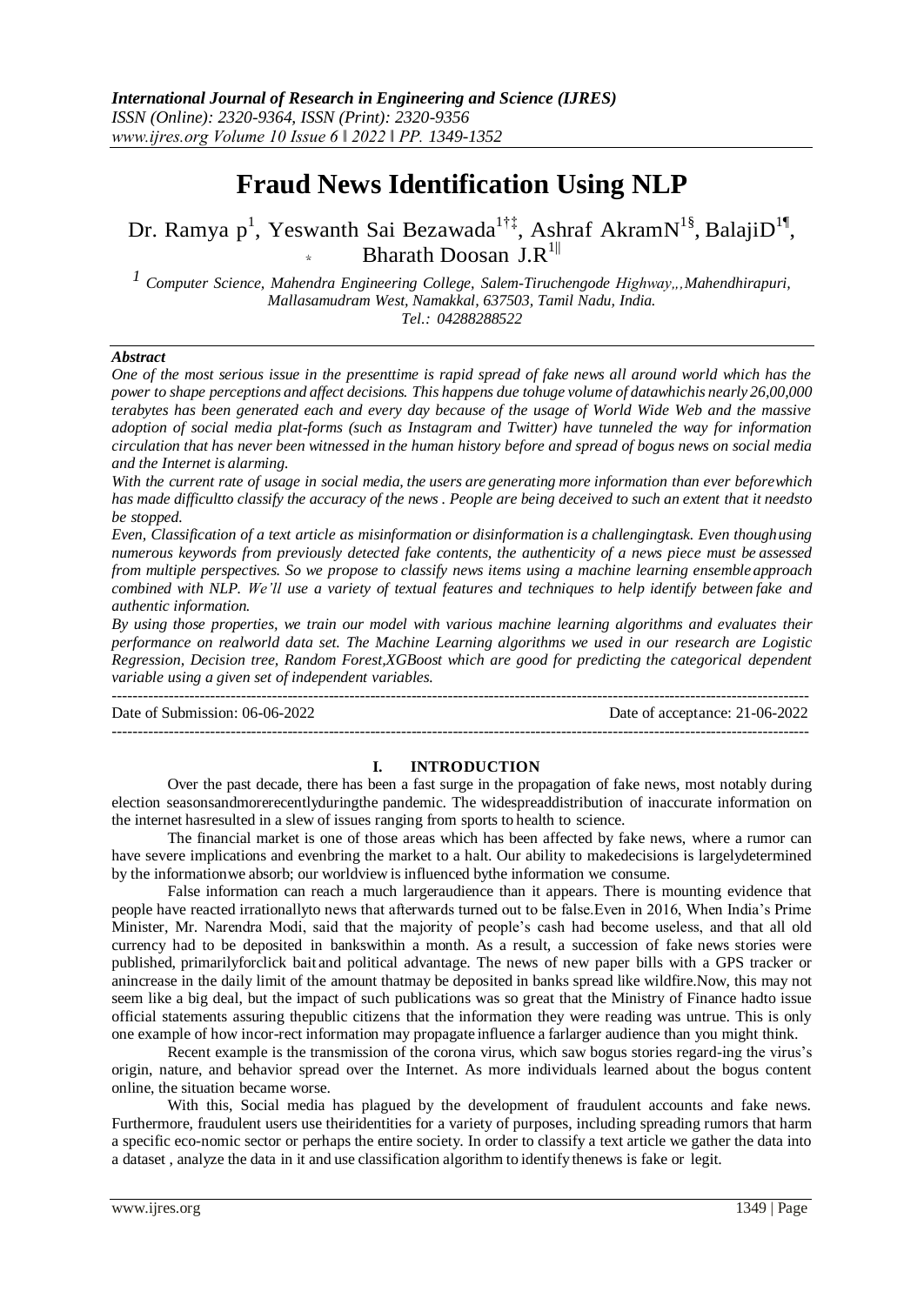#### **1.1 LITERATURE SURVEY**

While some existing tools, such as BS Detec-tor and Politifact, can help users identify falsenews to some extent,they require human par-ticipation and in the case of BS Detector, the domain is limited because it does not tell theuser how false the story is.

gives a data mining viewpoint on detect-ing false news on social media, which incorp rates fake news categorization based on psy- chology and social theories. Naive Realism andConfirmation Bias are two significant elements that contribute towidespread user acceptanceof bogus news in this article .Further, it proposes a two-phase general data mining frame- work which includes 1) Feature Extraction and 2) Model Construction and discusses the datasets and evaluation metricsfor the fake news detection research.

They propose in [2] a method to detect online deceptive testsbyusing a logisticregression classifier that is based onPOS tags extracted from a corpus of deceptive and truthful texts and achieves an accuracy of 72 percent, which could be improved further by per-forming cross-corpus analysis of classificationmodels and reducing the size of the input feature vector.

In [3] they present an SVM-based algorithmthat uses satirical cues todetect deceptive newsandincludes five predictive features: absurdity,humour, grammar, negative affect, and punctuation. The paper uses 87 percent accuracy totranslatetheories of comedy, irony, and satireinto apredictive modelforsatireidentification.

They used linguistic cues and network anal-ysis methodologies in [4] to create arudimen-tary fake news detector thathas high accuracyin terms of classification tests. They propose ahybrid system that includes elements such as multi- layer linguistic processing and network behavior.

The purpose of this paper is to propose a newmodel for fake news detection which is using the dataset gathered fromKaggle , along with multiple classification algorithms like Decisiontree, Logistic Regression , XGBoost and Ran- domForest . By using Random Forest , there is an advantage of handling binary features and moreover, they do not expect linear features.

#### **1.2 PROPOSED APPROACH**

The goal of this project is to accurately iden-tify the legitimacy of a news article's contents.We created a process to retrieve the results for this purpose. First, we choose a dataset which has already collected data from World wide web which includes details about the arti-cles unique id, title, author of the article, text and the reliable label. We used this datasetto train the model and make predictions usingthe Machine Learning Algorithm. After getting the dataset ,we will be performing the data visualization process in-order to look into the dataset . After visualization, the data prepro- cessing process Imputation will be performedto fill the missing values in the dataset. As,a ML model cannot handle null values while the time of training. Following it, stemming process is performed . The process of stem- ming is the reduction of a word to its stem or root form. For example. "actor", "actress" and "acting". They can all be summed up withthe word "act". After all, they all convey the same meaning. This reduces

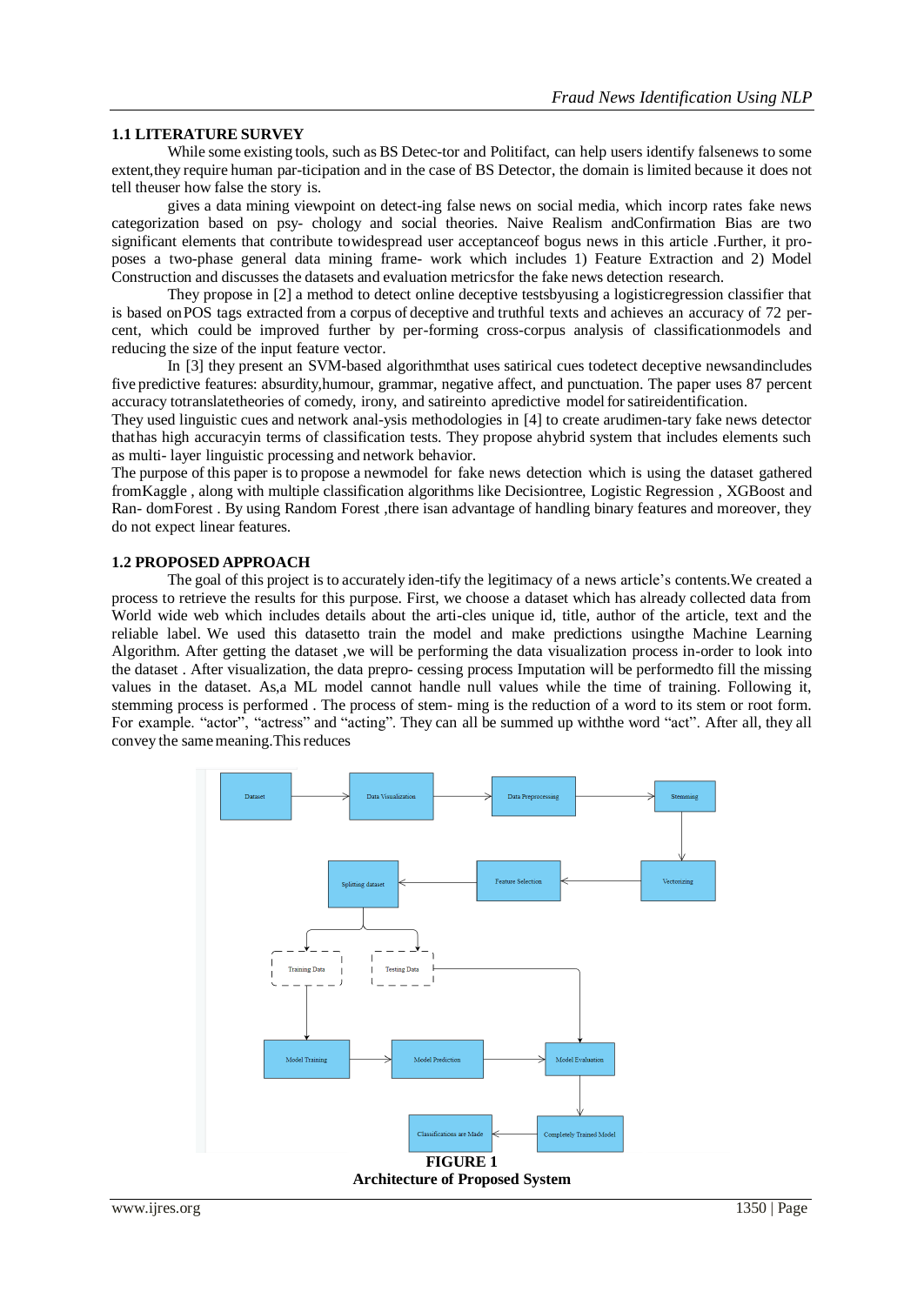complexity while preserving the essence of meaning conveyed by these three words. By using this we could avoid overtraining the model with large number of same meaning words and fast and crudeoperation carried out by applying very simple style rules of search and replace. Followed by Word Embeddings, also known as Word Vectorization, is an NLP technique used as a traditional method of turning raw data (text) into vectors of real numbers, which is the format that ML models allow, which can then be usedto derive word predictions and semantics. As,using Encoding technique instead of vectorization creates more problem as encoding theentiretext in the dataset , name of the author will creates confusion. So, we are preferring vectorization to make the text data be easily understood by the model. We use train test split method in order to divide the entire datainto test and train data. As we use training dataset to feed the model and make it learn about the datasetwith the help of a ML Algorithm. Then we test the accuracy of the model using the test dataset, where predictions are made. Based on the accuracy score the model is evaluated and the classifications are made about the given data

# **II. EXPERIMENTAL RESULTS &DISCUSSION**

The Project results are evaluated based on two factors 1) Accuracy score 2) F1 score, theretwo evaluation techniquesare used to deter- mine the efficiency of the model and MachineLearning Algorithm that we are using.

#### **2.1 Dataset:**

The dataset which has been used int hisproject was collected from one of the 'Kaggle Competition. It holds the details about the Article Id, Article Title, Article Content andAuthor name which tells that the model has only 4 inputfeatures. These dataset has contained information which has been collected from World wide web which are already classified(Determined whether realistic or Unrealistic).

#### **2.2 Result:**

We will be splitting the dataset into train andtest . After training the model using train dataalong with the ML Algorithm, we will check the score of the model by predicting the out- come of the test dataset. Here in this project, we have used 4 different classification algo- rithms for our model. At first we have trainedour model with logistic regression, which pro-vides the result based on probability of a dat- apoint belonging to the class so, using that a datapoint is classified. After training themodelwith LogisticRegression, thetrainingaccuracy score is 98%, test accuracyis 97 % and the F1 score is 98%. While with Decision Tree the training, test accuracy and F1 scores are 99% .For Random Forest similarly like Decision Treeall the three evaluation scores are 99% . When the model is trained with XGBoost the training accuracy is 97%, test accuracy is 96% and the f1 score is 97%.

The proposed approach solves fake newsproblems by using the author's name and the title of the article. It detects fake users by ignoring the news that they provide (detect fake content of news), but if the user is not fake, it uses the title to classify the news and uses similarity measures and machine learn- ing algorithms to increase thecredibility of thenews.

| ----- <del>.</del>   |          |
|----------------------|----------|
| Algorithm            | Accuracy |
| Logistic Regression  | 97%      |
| Decision Tree        | 99%      |
| <b>Random Forest</b> | 99%      |
| XGBoost              | 96%      |

**Table -1: Algorithms Accuracy**